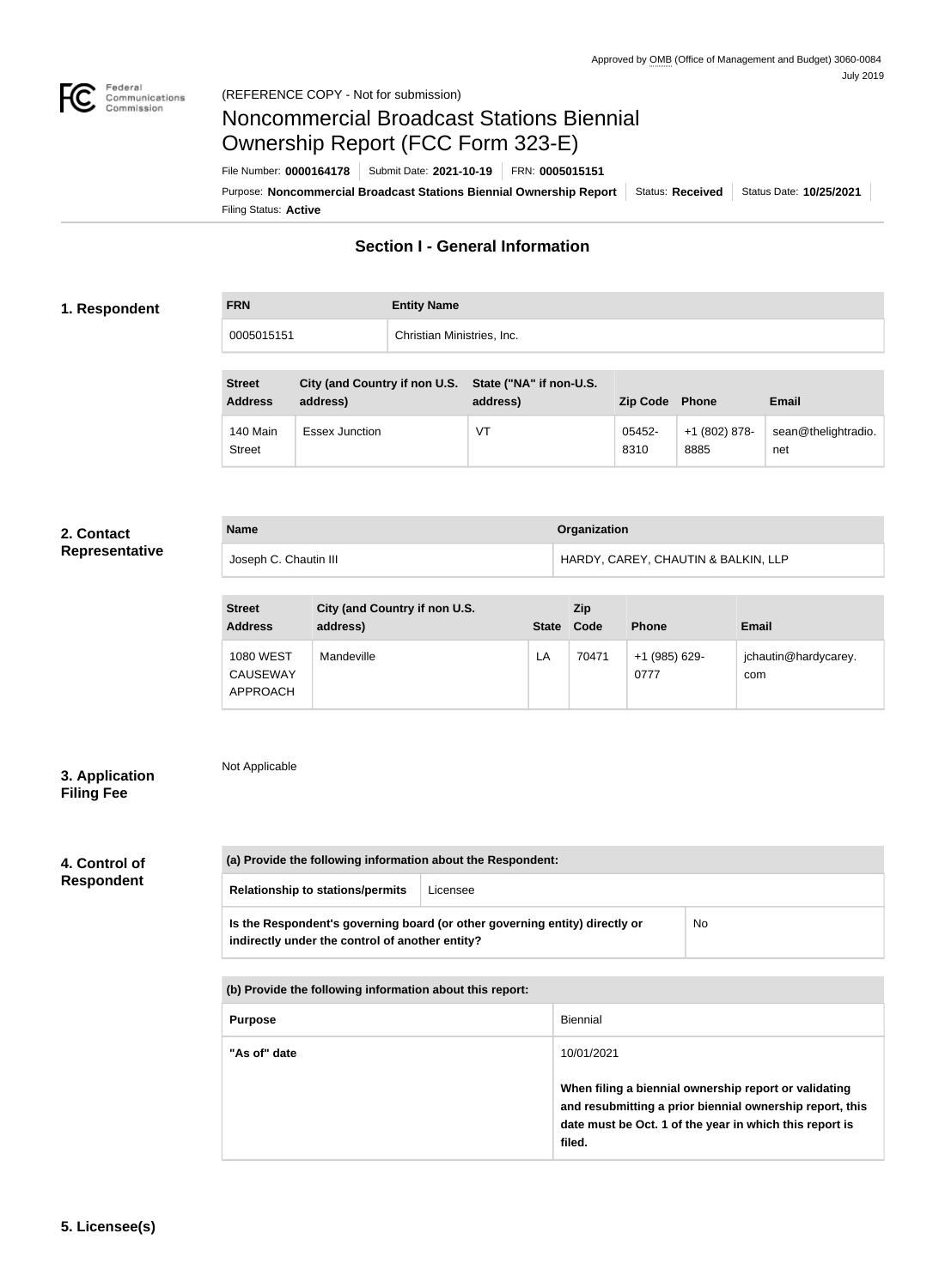#### **and Station(s)**

**Respondent is filing this report to cover the following Licensee(s) and station(s):**

| Licensee/Permittee Name    | <b>FRN</b> |
|----------------------------|------------|
| Christian Ministries, Inc. | 0005015151 |

| Fac. ID No. | <b>Call Sign</b> | <b>City</b>      | <b>State</b> | <b>Service</b> |
|-------------|------------------|------------------|--------------|----------------|
| 11084       | WGLY-FM          | <b>BOLTON</b>    | VT           | <b>FM</b>      |
| 11085       | WCMD-FM          | <b>BARRE</b>     | VT           | <b>FM</b>      |
| 11095       | <b>WFTF</b>      | <b>RUTLAND</b>   | VT           | <b>FM</b>      |
| 76054       | <b>WCKJ</b>      | ST. JOHNSBURY    | VT           | FM             |
| 82833       | <b>WGLV</b>      | <b>WOODSTOCK</b> | VT           | FM             |
| 88180       | <b>WCMK</b>      | <b>PUTNEY</b>    | VT           | <b>FM</b>      |
| 172444      | WGLG             | <b>SWANTON</b>   | VT           | FM             |

## **Section II – Biennial Ownership Information**

#### **1. 47 C.F.R. Section 73.3613 Documents**

Licensee Respondents that hold authorizations for one or more full power television, AM, and/or FM stations should list all contracts and other instruments set forth in 47 C.F.R. Section 73.3613(a) through (c) for the facility or facilities listed on this report. If the agreement is a network affiliation agreement, check the appropriate box. Otherwise, select "Other." Non-Licensee Respondents should select "Not Applicable" in response to this question.

| <b>Document Information</b>                     |                                                  |  |  |
|-------------------------------------------------|--------------------------------------------------|--|--|
| Description of contract or instrument           | ARTICLES OF INCORPORATION                        |  |  |
| Parties to contract or instrument               | STATE OF VERMONT                                 |  |  |
| Date of execution                               | 01/1983                                          |  |  |
| Date of expiration                              | No expiration date                               |  |  |
| <b>Agreement type</b><br>(check all that apply) | Other<br><b>Agreement Type: Entity Formation</b> |  |  |

| Document Information                            |                                                     |  |  |
|-------------------------------------------------|-----------------------------------------------------|--|--|
| Description of contract or instrument           | CONSTITUTION AND BY LAWS                            |  |  |
| Parties to contract or instrument               | <b>BOARD OF DIRECTORS</b>                           |  |  |
| Date of execution                               | 01/1983                                             |  |  |
| Date of expiration                              | No expiration date                                  |  |  |
| <b>Agreement type</b><br>(check all that apply) | Other<br><b>Agreement Type: Entity Organization</b> |  |  |

## **2. Ownership Interests**

**(a)** Ownership Interests. This Question requires Respondents to enter detailed information about ownership interests by generating a series of subforms. Answer each question on each subform. The first subform listing should be for the Respondent itself. If the Respondent is not a natural person, also list each of the officers, members of the governing board (or other governing entity), stockholders, and any other persons or entities with a direct attributable interest in the Respondent pursuant to the standards set forth in 47 C.F.R. Section 73.3555. (A "direct" interest is one that is not held through any intervening companies or entities.) List each interest holder with a direct attributable interest in the Respondent separately.

Leave the percentage of total assets (Equity Debt Plus) field blank for an interest holder unless that interest holder has an attributable interest in the Respondent solely on the basis of the Commission's Equity Debt Plus attribution standard, 47 C.F.R. Section 73.3555, Note 2(i).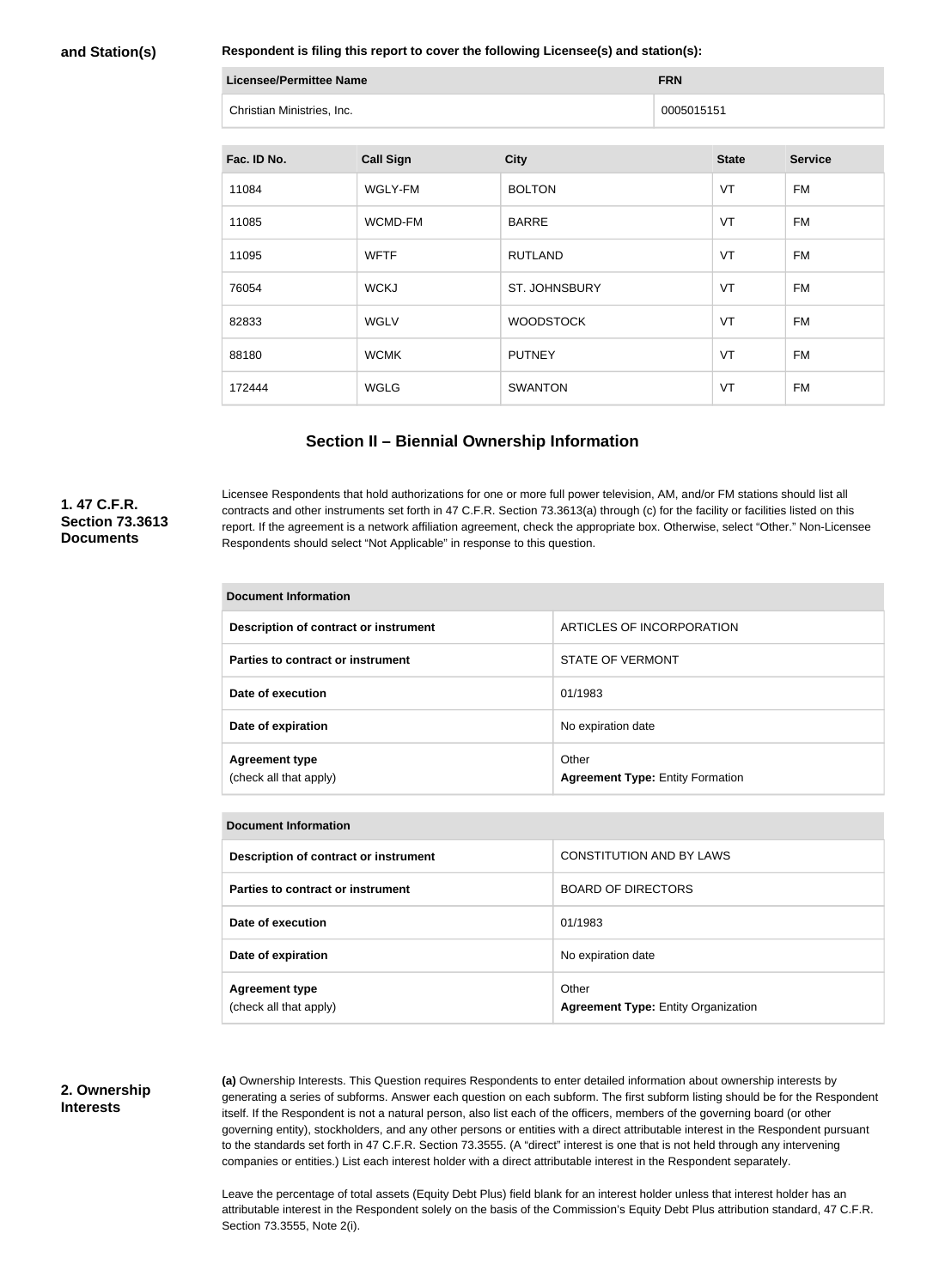In the case of vertical or indirect ownership structures, list only those interests in the Respondent that also represent an attributable interest in the Licensee(s) for which the report is being submitted.

Entities that are part of an organizational structure that includes holding companies or other forms of indirect ownership must file separate ownership reports. In such a structure do not report, or file a separate report for, any interest holder that does not have an attributable interest in the Licensee(s) for which the report is being submitted.

Please see the Instructions for further detail concerning interests that must be reported in response to this question.

The Respondent must provide an FCC Registration Number for each interest holder reported in response to this question. Please see the Instructions for detailed information and guidance concerning this requirement.

| <b>Ownership Information</b>                                                                                                     |                                                         |                       |  |  |
|----------------------------------------------------------------------------------------------------------------------------------|---------------------------------------------------------|-----------------------|--|--|
| <b>FRN</b>                                                                                                                       | 0005015151                                              |                       |  |  |
| <b>Entity Name</b>                                                                                                               | Christian Ministries, Inc.                              |                       |  |  |
| <b>Address</b>                                                                                                                   | PO Box                                                  |                       |  |  |
|                                                                                                                                  | <b>Street 1</b>                                         | 140 Main Street       |  |  |
|                                                                                                                                  | <b>Street 2</b>                                         |                       |  |  |
|                                                                                                                                  | <b>City</b>                                             | <b>Essex Junction</b> |  |  |
|                                                                                                                                  | State ("NA" if non-U.S.<br>address)                     | VT                    |  |  |
|                                                                                                                                  | <b>Zip/Postal Code</b>                                  | 05452-8310            |  |  |
|                                                                                                                                  | Country (if non-U.S.<br>address)                        | <b>United States</b>  |  |  |
| <b>Listing Type</b>                                                                                                              | Respondent                                              |                       |  |  |
| <b>Positional Interests</b><br>(check all that apply)                                                                            | Respondent                                              |                       |  |  |
| <b>Tribal Nation or Tribal</b><br><b>Entity</b>                                                                                  | Interest holder is not a Tribal nation or Tribal entity |                       |  |  |
| <b>Interest Percentages</b>                                                                                                      | Voting                                                  | 0.0%                  |  |  |
| (enter percentage values<br>from 0.0 to 100.0)                                                                                   | <b>Equity</b>                                           | 0.0%                  |  |  |
|                                                                                                                                  | <b>Total assets (Equity Debt</b><br>Plus)               | 0.0%                  |  |  |
| Does interest holder have an attributable interest in one or more broadcast stations<br>No<br>that do not appear on this report? |                                                         |                       |  |  |

| <b>Ownership Information</b> |                                     |                       |  |
|------------------------------|-------------------------------------|-----------------------|--|
| <b>FRN</b>                   | 9990118942                          |                       |  |
| <b>Name</b>                  | <b>Steve Austin</b>                 |                       |  |
| <b>Address</b>               | PO Box                              |                       |  |
|                              | <b>Street 1</b>                     | 16 HEATHERBUSH,       |  |
|                              | <b>Street 2</b>                     |                       |  |
|                              | <b>City</b>                         | <b>ESSEX JUNCTION</b> |  |
|                              | State ("NA" if non-U.S.<br>address) | VT                    |  |
|                              | <b>Zip/Postal Code</b>              | 05452                 |  |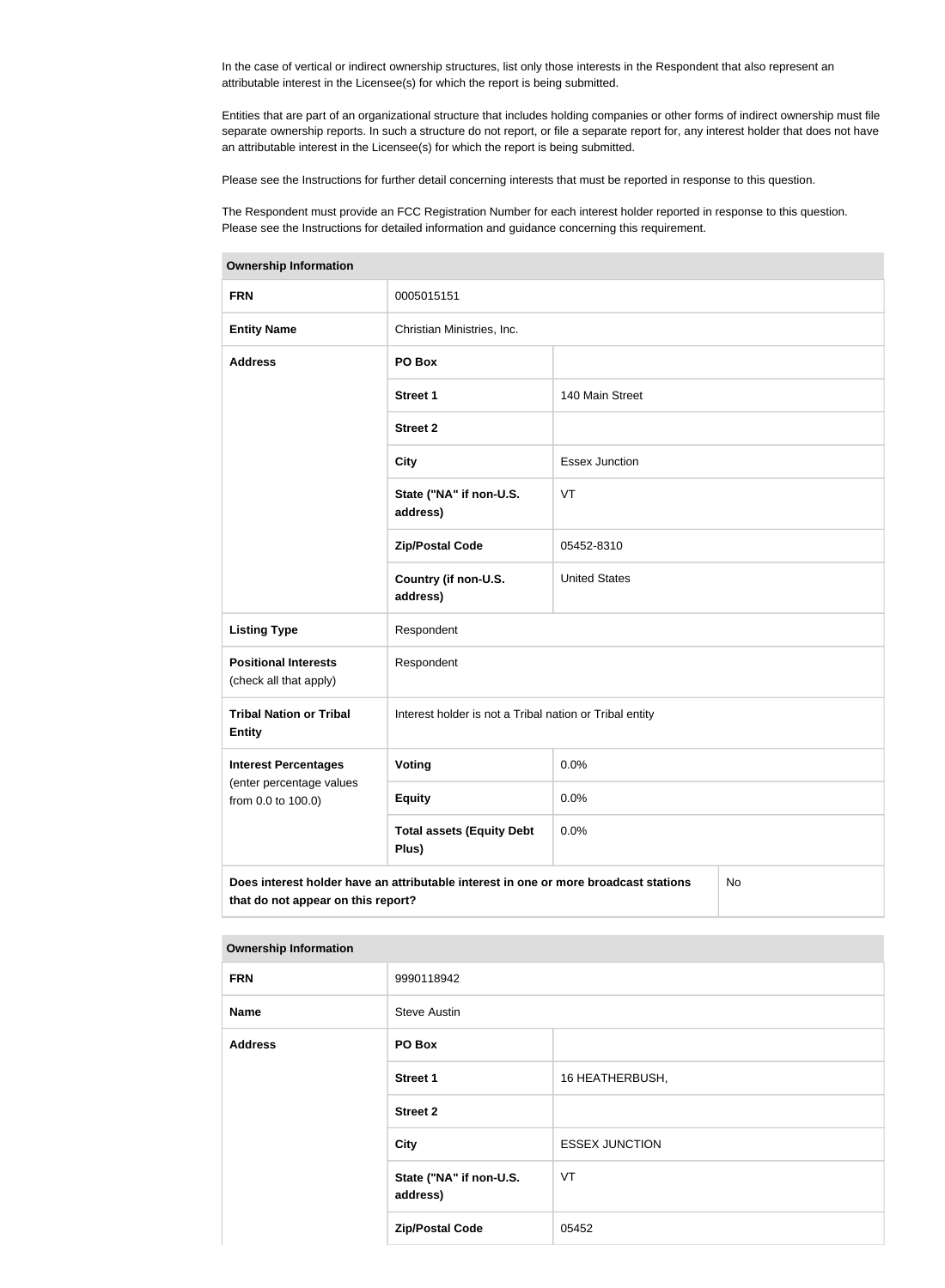|                                                           | Country (if non-U.S.<br>address)                                                     | <b>United States</b>   |  |
|-----------------------------------------------------------|--------------------------------------------------------------------------------------|------------------------|--|
| <b>Listing Type</b>                                       | <b>Other Interest Holder</b>                                                         |                        |  |
| <b>Positional Interests</b><br>(check all that apply)     | Officer, Member of Governing Board (or other governing entity)                       |                        |  |
| <b>Principal Profession or</b><br><b>Occupation</b>       | Accountant                                                                           |                        |  |
| By Whom Appointed or<br><b>Elected</b>                    | <b>Board of Directors</b>                                                            |                        |  |
| Citizenship, Gender,                                      | <b>Citizenship</b>                                                                   | <b>US</b>              |  |
| <b>Ethnicity, and Race</b><br><b>Information (Natural</b> | Gender                                                                               | Male                   |  |
| Persons Only)                                             | <b>Ethnicity</b>                                                                     | Not Hispanic or Latino |  |
|                                                           | Race                                                                                 | White                  |  |
| <b>Interest Percentages</b>                               | <b>Voting</b>                                                                        | 14.3%                  |  |
| (enter percentage values<br>from 0.0 to 100.0)            | <b>Equity</b>                                                                        | 0.0%                   |  |
|                                                           | <b>Total assets (Equity Debt</b><br>Plus)                                            | 0.0%                   |  |
|                                                           | Does interest holder have an attributable interest in one or more broadcast stations | No                     |  |

**that do not appear on this report?**

**Ownership Information FRN** 9990118944 **Name** Michael Murray **Address PO Box Street 1** 37 PINEHURST DRIVE, **Street 2 City** JERICHO **State ("NA" if non-U.S. address)** VT **Zip/Postal Code** 205465 **Country (if non-U.S. address)** United States **Listing Type Cineman Act Act Contract Holder Positional Interests** (check all that apply) Officer, Member of Governing Board (or other governing entity) **Principal Profession or Occupation** Pastor **By Whom Appointed or Elected** Board of Directors **Citizenship, Gender, Ethnicity, and Race Information (Natural Persons Only) Citizenship** US Gender Male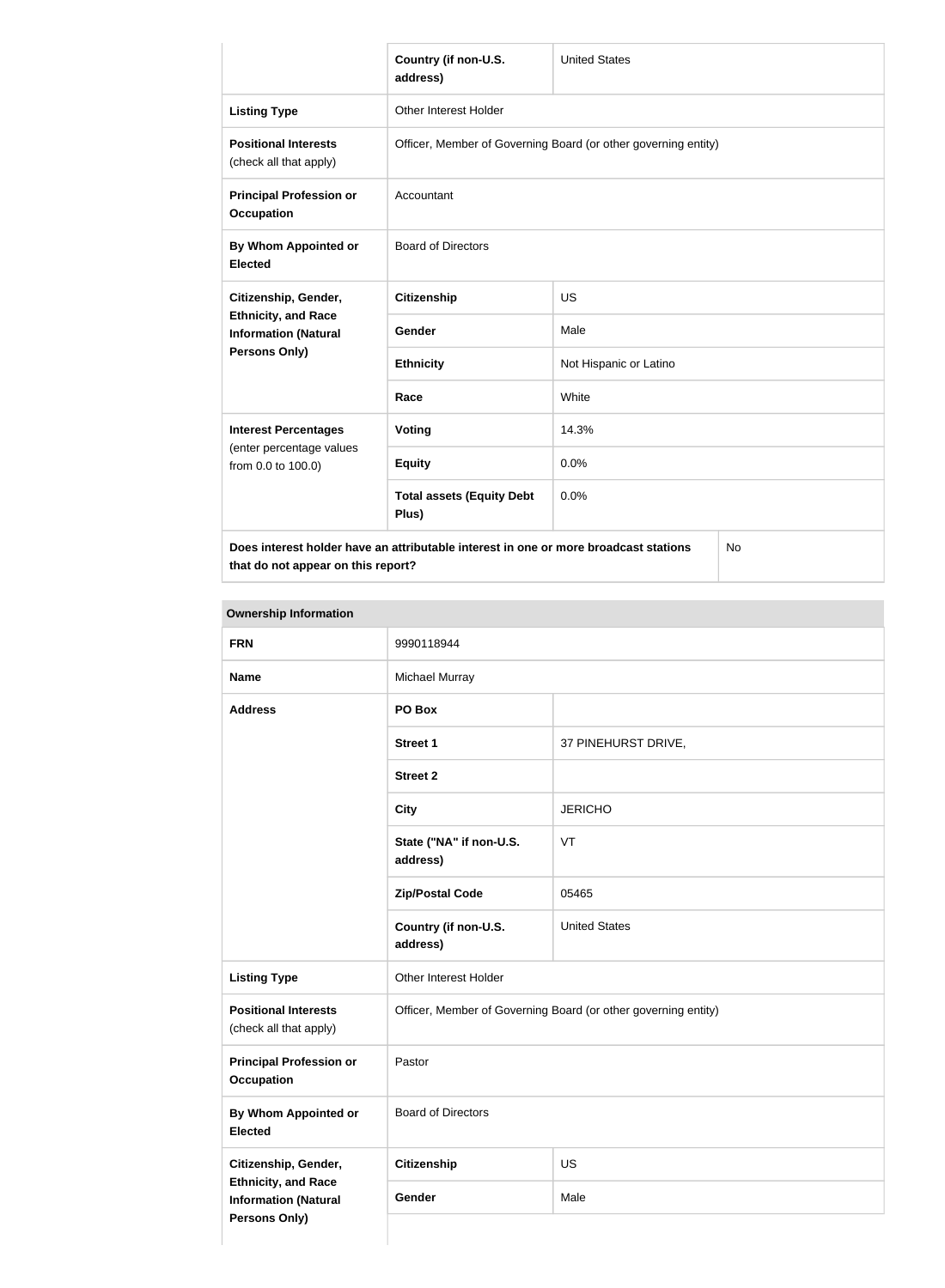|                                                                                                                            | <b>Ethnicity</b>                          | Not Hispanic or Latino |           |
|----------------------------------------------------------------------------------------------------------------------------|-------------------------------------------|------------------------|-----------|
|                                                                                                                            | Race                                      | White                  |           |
| <b>Interest Percentages</b><br>(enter percentage values<br>from 0.0 to 100.0)                                              | Voting                                    | 14.3%                  |           |
|                                                                                                                            | <b>Equity</b>                             | $0.0\%$                |           |
|                                                                                                                            | <b>Total assets (Equity Debt</b><br>Plus) | $0.0\%$                |           |
| Does interest holder have an attributable interest in one or more broadcast stations<br>that do not appear on this report? |                                           |                        | <b>No</b> |

#### **Ownership Information**

| <b>FRN</b>                                                                                                                       | 9990118952                                            |                        |  |  |
|----------------------------------------------------------------------------------------------------------------------------------|-------------------------------------------------------|------------------------|--|--|
| <b>Name</b>                                                                                                                      | <b>Brett Gale</b>                                     |                        |  |  |
| <b>Address</b>                                                                                                                   | PO Box                                                |                        |  |  |
|                                                                                                                                  | <b>Street 1</b>                                       | 215 Center St          |  |  |
|                                                                                                                                  | <b>Street 2</b>                                       |                        |  |  |
|                                                                                                                                  | <b>City</b>                                           | Lyndon Center          |  |  |
|                                                                                                                                  | State ("NA" if non-U.S.<br>address)                   | VT                     |  |  |
|                                                                                                                                  | <b>Zip/Postal Code</b>                                | 05850                  |  |  |
|                                                                                                                                  | Country (if non-U.S.<br>address)                      | <b>United States</b>   |  |  |
| <b>Listing Type</b>                                                                                                              | Other Interest Holder                                 |                        |  |  |
| <b>Positional Interests</b><br>(check all that apply)                                                                            | Member of Governing Board (or other governing entity) |                        |  |  |
| <b>Principal Profession or</b><br><b>Occupation</b>                                                                              | Insurance Agent                                       |                        |  |  |
| By Whom Appointed or<br><b>Elected</b>                                                                                           | <b>Board of Directors</b>                             |                        |  |  |
| Citizenship, Gender,                                                                                                             | US<br><b>Citizenship</b>                              |                        |  |  |
| <b>Ethnicity, and Race</b><br><b>Information (Natural</b>                                                                        | Gender                                                | Male                   |  |  |
| <b>Persons Only)</b>                                                                                                             | <b>Ethnicity</b>                                      | Not Hispanic or Latino |  |  |
|                                                                                                                                  | Race                                                  | White                  |  |  |
| <b>Interest Percentages</b>                                                                                                      | <b>Voting</b>                                         | 14.3%                  |  |  |
| (enter percentage values<br>from 0.0 to 100.0)                                                                                   | <b>Equity</b>                                         | 0.0%                   |  |  |
|                                                                                                                                  | <b>Total assets (Equity Debt</b><br>Plus)             | 0.0%                   |  |  |
| Does interest holder have an attributable interest in one or more broadcast stations<br>No<br>that do not appear on this report? |                                                       |                        |  |  |

**Ownership Information**

| <b>FRN</b> | $- - - -$<br>99901<br>316 |
|------------|---------------------------|
|------------|---------------------------|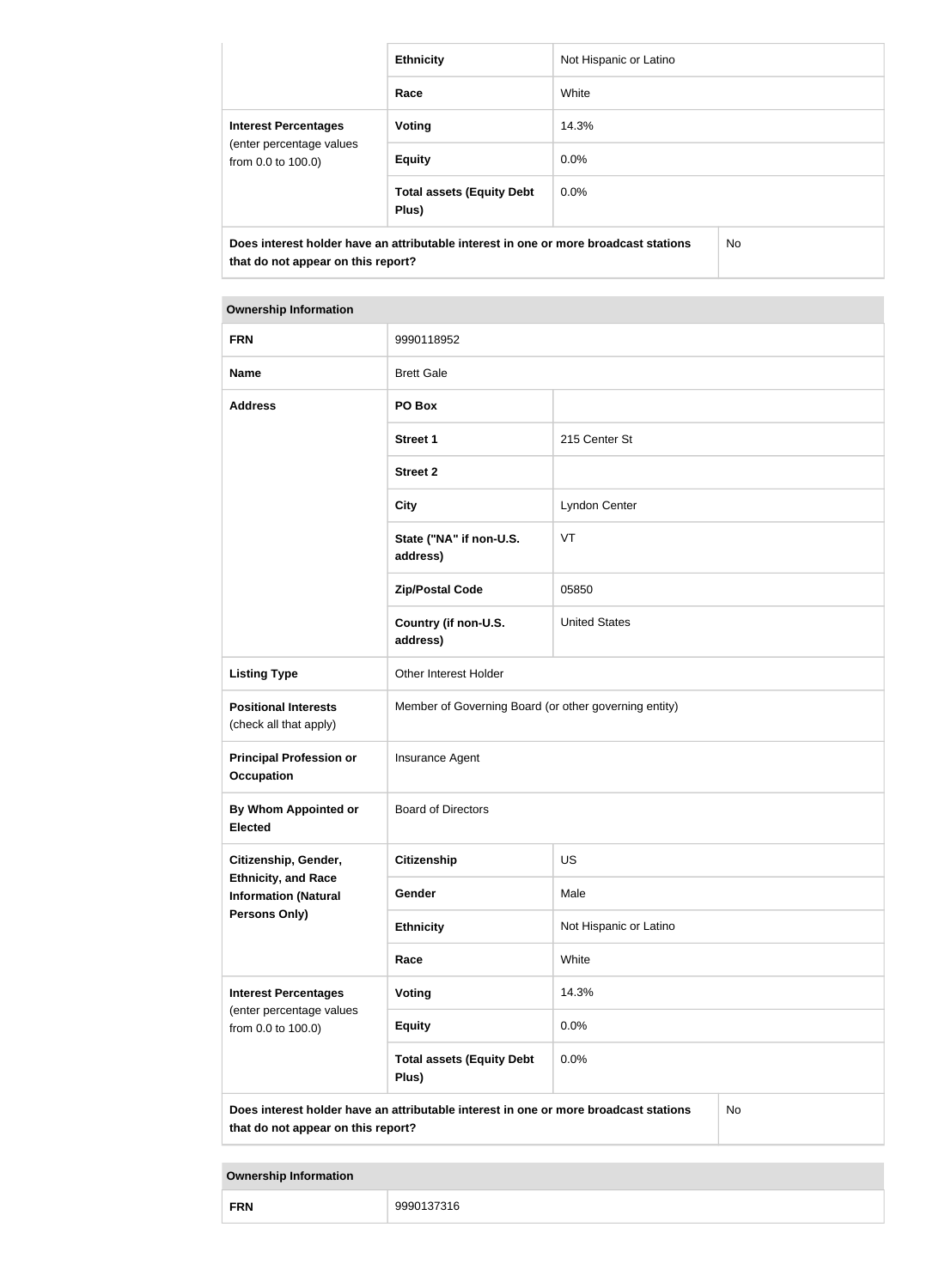| <b>Name</b>                                                                                                                      | Lisa Helme                                            |                        |  |
|----------------------------------------------------------------------------------------------------------------------------------|-------------------------------------------------------|------------------------|--|
| <b>Address</b>                                                                                                                   | PO Box                                                |                        |  |
|                                                                                                                                  | <b>Street 1</b>                                       | 210 Johnson Road       |  |
|                                                                                                                                  | <b>Street 2</b>                                       |                        |  |
|                                                                                                                                  | <b>City</b>                                           | <b>East Montpelier</b> |  |
|                                                                                                                                  | State ("NA" if non-U.S.<br>address)                   | VT                     |  |
|                                                                                                                                  | <b>Zip/Postal Code</b>                                | 05651                  |  |
|                                                                                                                                  | Country (if non-U.S.<br>address)                      | <b>United States</b>   |  |
| <b>Listing Type</b>                                                                                                              | Other Interest Holder                                 |                        |  |
| <b>Positional Interests</b><br>(check all that apply)                                                                            | Member of Governing Board (or other governing entity) |                        |  |
| <b>Principal Profession or</b><br><b>Occupation</b>                                                                              | Administrator                                         |                        |  |
| By Whom Appointed or<br><b>Elected</b>                                                                                           | <b>Board of Directors</b>                             |                        |  |
| Citizenship, Gender,                                                                                                             | <b>Citizenship</b>                                    | US                     |  |
| <b>Ethnicity, and Race</b><br><b>Information (Natural</b>                                                                        | Gender                                                | Female                 |  |
| <b>Persons Only)</b>                                                                                                             | <b>Ethnicity</b>                                      | Not Hispanic or Latino |  |
|                                                                                                                                  | Race                                                  | White                  |  |
| <b>Interest Percentages</b><br>(enter percentage values                                                                          | <b>Voting</b>                                         | 14.3%                  |  |
| from 0.0 to 100.0)                                                                                                               | <b>Equity</b>                                         | 0.0%                   |  |
|                                                                                                                                  | <b>Total assets (Equity Debt</b><br>Plus)             | 0.0%                   |  |
| Does interest holder have an attributable interest in one or more broadcast stations<br>No<br>that do not appear on this report? |                                                       |                        |  |

| <b>Ownership Information</b> |                                     |                       |
|------------------------------|-------------------------------------|-----------------------|
| <b>FRN</b>                   | 9990137318                          |                       |
| <b>Name</b>                  | Kris Merchant                       |                       |
| <b>Address</b>               | PO Box                              |                       |
|                              | <b>Street 1</b>                     | 16 Londonderry Lane   |
|                              | <b>Street 2</b>                     |                       |
|                              | <b>City</b>                         | <b>Essex Junction</b> |
|                              | State ("NA" if non-U.S.<br>address) | VT                    |
|                              | <b>Zip/Postal Code</b>              | 05452                 |
|                              | Country (if non-U.S.<br>address)    | <b>United States</b>  |
| <b>Listing Type</b>          | Other Interest Holder               |                       |

#### **Ownership Information**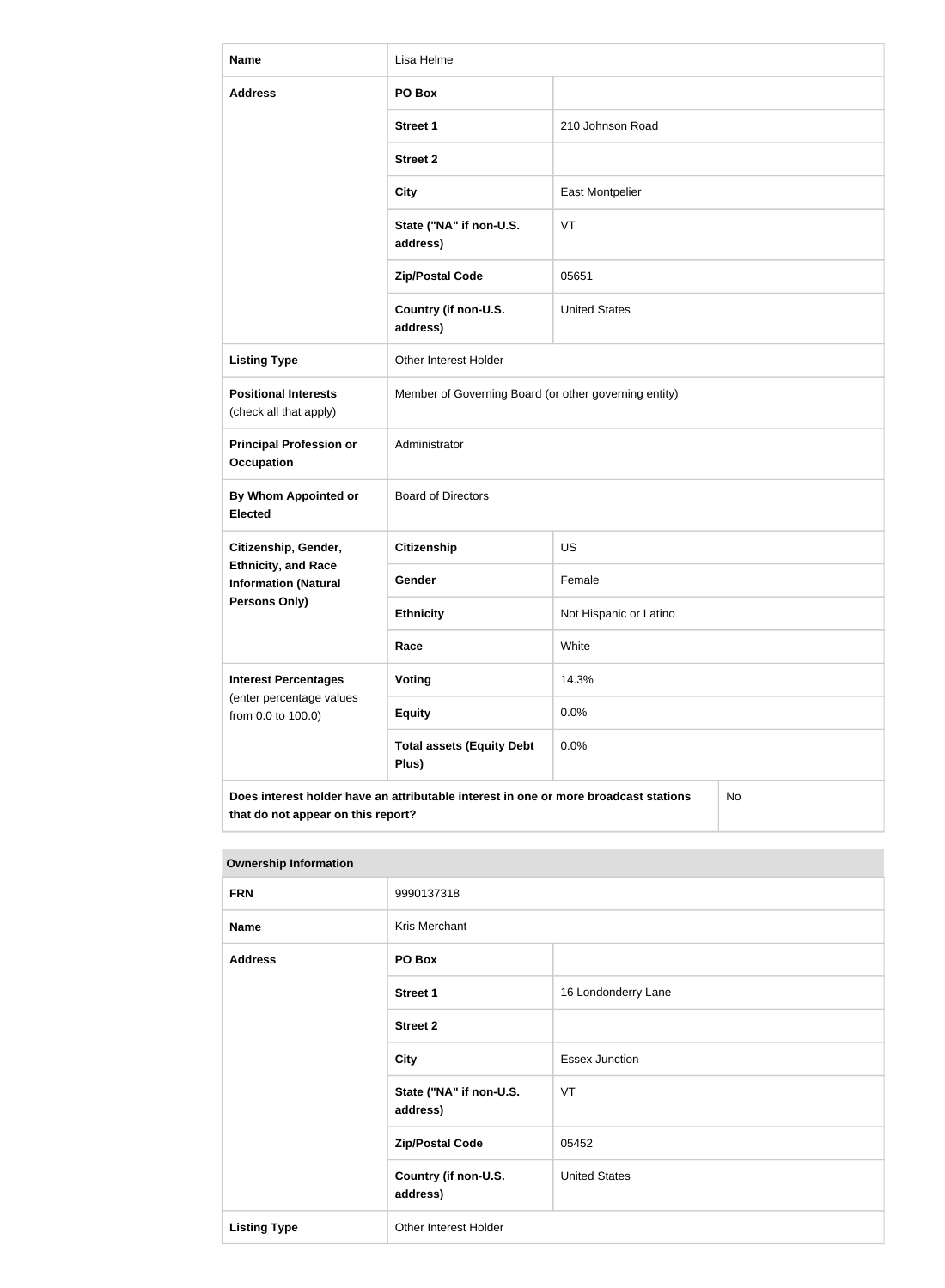| <b>Positional Interests</b><br>(check all that apply)                                                                                                                                                                               | Member of Governing Board (or other governing entity) |                        |  |
|-------------------------------------------------------------------------------------------------------------------------------------------------------------------------------------------------------------------------------------|-------------------------------------------------------|------------------------|--|
| <b>Principal Profession or</b><br><b>Occupation</b>                                                                                                                                                                                 | Sales Manager                                         |                        |  |
| By Whom Appointed or<br><b>Elected</b>                                                                                                                                                                                              | <b>Board of Directors</b>                             |                        |  |
| Citizenship, Gender,<br><b>Ethnicity, and Race</b><br><b>Information (Natural</b><br><b>Persons Only)</b>                                                                                                                           | <b>Citizenship</b>                                    | <b>US</b>              |  |
|                                                                                                                                                                                                                                     | Gender                                                | Male                   |  |
|                                                                                                                                                                                                                                     | <b>Ethnicity</b>                                      | Not Hispanic or Latino |  |
|                                                                                                                                                                                                                                     | Race                                                  | White                  |  |
| <b>Interest Percentages</b><br>(enter percentage values<br>from 0.0 to 100.0)                                                                                                                                                       | <b>Voting</b>                                         | 14.3%                  |  |
|                                                                                                                                                                                                                                     | <b>Equity</b>                                         | 0.0%                   |  |
|                                                                                                                                                                                                                                     | <b>Total assets (Equity Debt</b><br>Plus)             | 0.0%                   |  |
| <b>The contract of the contract of the second contract of the contract of the contract of the contract of the contract of the contract of the contract of the contract of the contract of the contract of the contract of the c</b> |                                                       |                        |  |

**Does interest holder have an attributable interest in one or more broadcast stations that do not appear on this report?**

No

# **Ownership Information**

| <b>FRN</b>                                                                 | 9990144355                                            |                        |
|----------------------------------------------------------------------------|-------------------------------------------------------|------------------------|
| <b>Name</b>                                                                | <b>Edward Cooney</b>                                  |                        |
| <b>Address</b>                                                             | PO Box                                                |                        |
|                                                                            | <b>Street 1</b>                                       | 16 South Main Street   |
|                                                                            | <b>Street 2</b>                                       |                        |
|                                                                            | <b>City</b>                                           | Jericho                |
|                                                                            | State ("NA" if non-U.S.<br>address)                   | VT                     |
|                                                                            | <b>Zip/Postal Code</b>                                | 05465                  |
|                                                                            | Country (if non-U.S.<br>address)                      | <b>United States</b>   |
| <b>Listing Type</b>                                                        | Other Interest Holder                                 |                        |
| <b>Positional Interests</b><br>(check all that apply)                      | Member of Governing Board (or other governing entity) |                        |
| <b>Principal Profession or</b><br><b>Occupation</b>                        | Engineer                                              |                        |
| By Whom Appointed or<br><b>Elected</b>                                     | <b>Board of Directors</b>                             |                        |
| Citizenship, Gender,                                                       | <b>Citizenship</b>                                    | US                     |
| <b>Ethnicity, and Race</b><br><b>Information (Natural</b><br>Persons Only) | Gender                                                | Male                   |
|                                                                            | <b>Ethnicity</b>                                      | Not Hispanic or Latino |
|                                                                            | Race                                                  | White                  |
| <b>Interest Percentages</b><br>(enter percentage values                    | <b>Voting</b>                                         | 14.3%                  |
|                                                                            |                                                       |                        |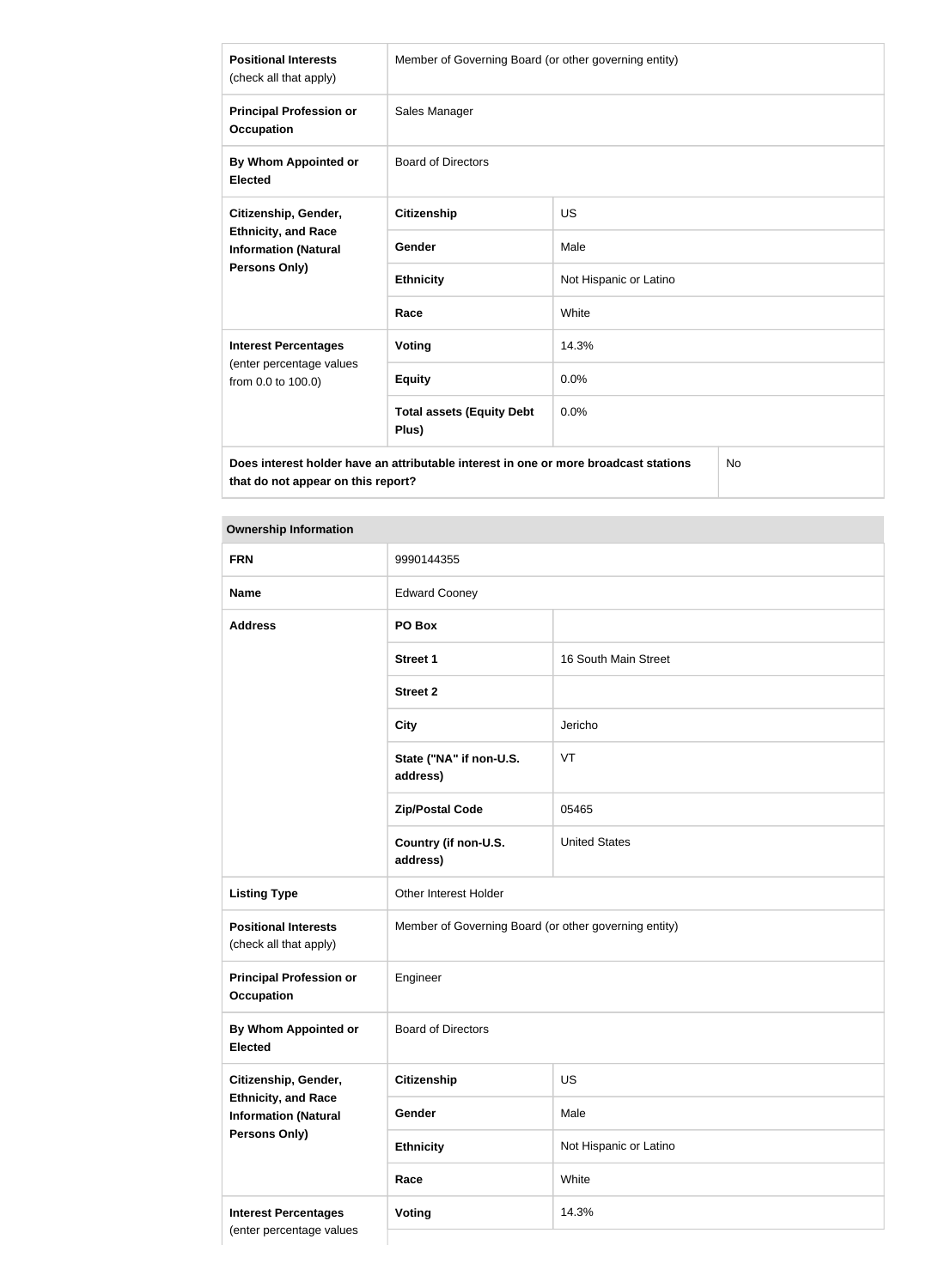| from 0.0 to 100.0)                                                                   | <b>Equity</b>                             | $0.0\%$ |    |
|--------------------------------------------------------------------------------------|-------------------------------------------|---------|----|
|                                                                                      | <b>Total assets (Equity Debt</b><br>Plus) | $0.0\%$ |    |
| Does interest holder have an attributable interest in one or more broadcast stations |                                           |         | No |

| Does interest noiger have an attributable interest in one or more proadcast stations |  |
|--------------------------------------------------------------------------------------|--|
| that do not appear on this report?                                                   |  |

| <b>Ownership Information</b>                                                                                                            |                                                       |                        |  |
|-----------------------------------------------------------------------------------------------------------------------------------------|-------------------------------------------------------|------------------------|--|
| <b>FRN</b>                                                                                                                              | 9990144358                                            |                        |  |
| <b>Name</b>                                                                                                                             | Virginia Drye                                         |                        |  |
| <b>Address</b>                                                                                                                          | PO Box                                                | $\sqrt{3}$             |  |
|                                                                                                                                         | <b>Street 1</b>                                       |                        |  |
|                                                                                                                                         | <b>Street 2</b>                                       |                        |  |
|                                                                                                                                         | <b>City</b>                                           | Plainfield             |  |
|                                                                                                                                         | State ("NA" if non-U.S.<br>address)                   | <b>NH</b>              |  |
|                                                                                                                                         | <b>Zip/Postal Code</b>                                | 03781                  |  |
|                                                                                                                                         | Country (if non-U.S.<br>address)                      | <b>United States</b>   |  |
| <b>Listing Type</b>                                                                                                                     | Other Interest Holder                                 |                        |  |
| <b>Positional Interests</b><br>(check all that apply)                                                                                   | Member of Governing Board (or other governing entity) |                        |  |
| <b>Principal Profession or</b><br><b>Occupation</b>                                                                                     | Student                                               |                        |  |
| By Whom Appointed or<br><b>Elected</b>                                                                                                  | <b>Board of Directors</b>                             |                        |  |
| Citizenship, Gender,                                                                                                                    | <b>Citizenship</b>                                    | <b>US</b>              |  |
| <b>Ethnicity, and Race</b><br><b>Information (Natural</b>                                                                               | Gender                                                | Female                 |  |
| <b>Persons Only)</b>                                                                                                                    | <b>Ethnicity</b>                                      | Not Hispanic or Latino |  |
|                                                                                                                                         | Race                                                  | White                  |  |
| <b>Interest Percentages</b><br>(enter percentage values                                                                                 | <b>Voting</b>                                         | 14.3%                  |  |
| from 0.0 to 100.0)                                                                                                                      | <b>Equity</b>                                         | 0.0%                   |  |
|                                                                                                                                         | <b>Total assets (Equity Debt</b><br>Plus)             | 0.0%                   |  |
| Does interest holder have an attributable interest in one or more broadcast stations<br><b>No</b><br>that do not appear on this report? |                                                       |                        |  |

| (b) Respondent certifies that any interests, including equity, financial, or voting | Yes |
|-------------------------------------------------------------------------------------|-----|
| interests, not reported in this filing are non-attributable.                        |     |
| If "No," submit as an exhibit an explanation.                                       |     |